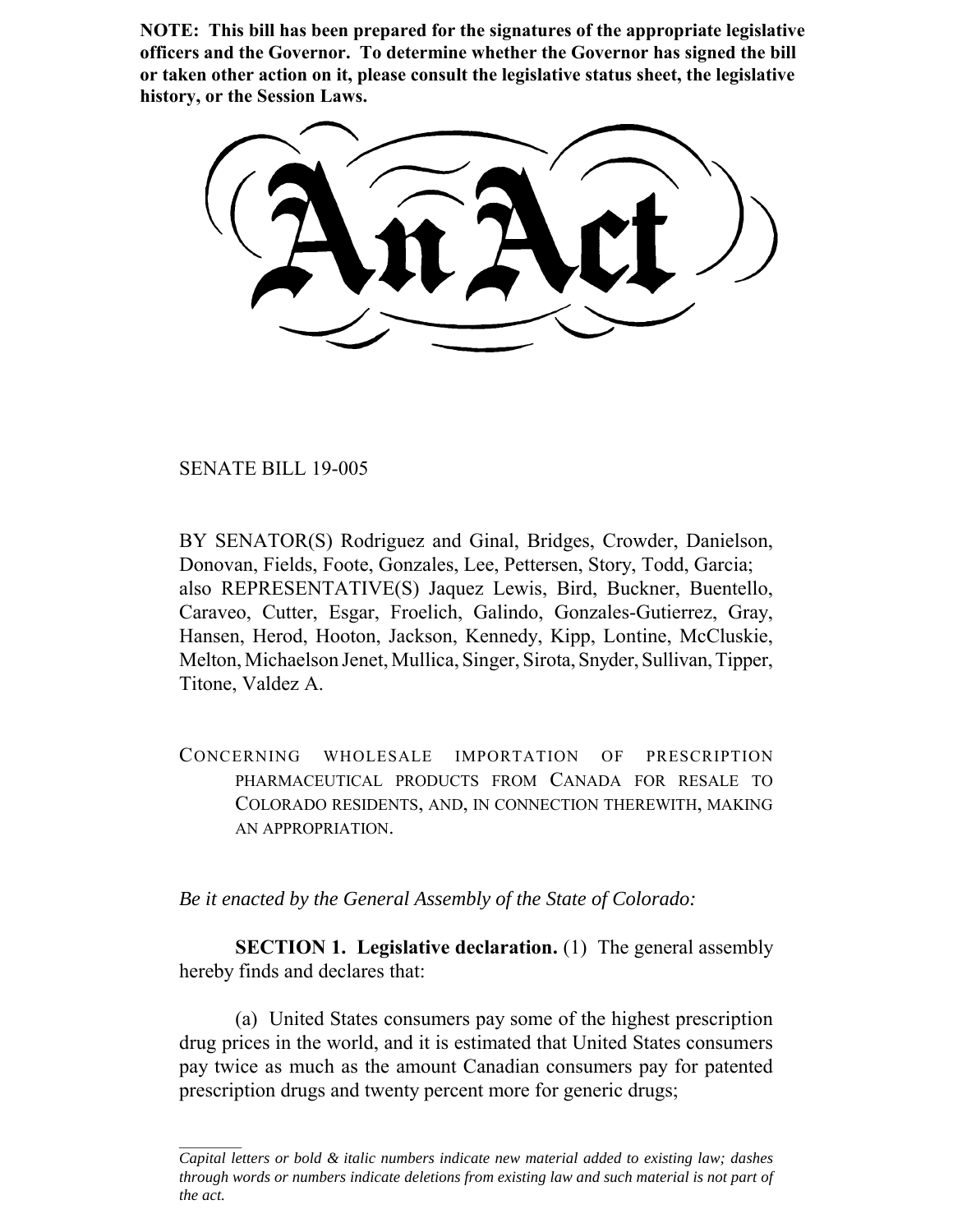(b) Federal law, as codified in 21 U.S.C. sec. 384, authorizes the secretary of the United States department of health and human services to allow wholesale importation of prescription drugs from Canada if such importation is shown to be both safe and less costly for United States consumers;

(c) Although importing prescription drugs would be less costly, there may be risks posed to consumer health and safety if the source, quality, and purity of prescription drugs sold by online pharmacies cannot be verified;

(d) Canada has a rigorous regulatory system to license prescription drugs, equivalent to the licensing system in the United States;

(e) In the United States, Title II of the federal "Drug Quality and Security Act", Pub.L. 113-54, referred to as the "Drug Supply Chain Security Act", has significantly improved drug security and safety through a system of pharmaceutical product track-and-trace procedures; and

(f) A wholesale drug importation program for the exclusive benefit of Colorado residents should be designed and implemented to provide Colorado consumers access to safe and less expensive prescription drugs.

**SECTION 2.** In Colorado Revised Statutes, 25.5-1-201, **amend** (1) introductory portion,  $(1)(f)$ , and  $(1)(g)$ ; and **add**  $(1)(h)$  as follows:

**25.5-1-201. Programs to be administered by the department of health care policy and financing.** (1) Programs to be administered and functions to be performed by The department of health care policy and financing shall be as follows ADMINISTER THE FOLLOWING PROGRAMS AND PERFORM THE FOLLOWING FUNCTIONS:

(f) The old age pension health and medical care program, as specified in section 25.5-2-101; and

(g) Programs, services, and supports for persons with intellectual and developmental disabilities, as specified in article 10 of this title TITLE 25.5; AND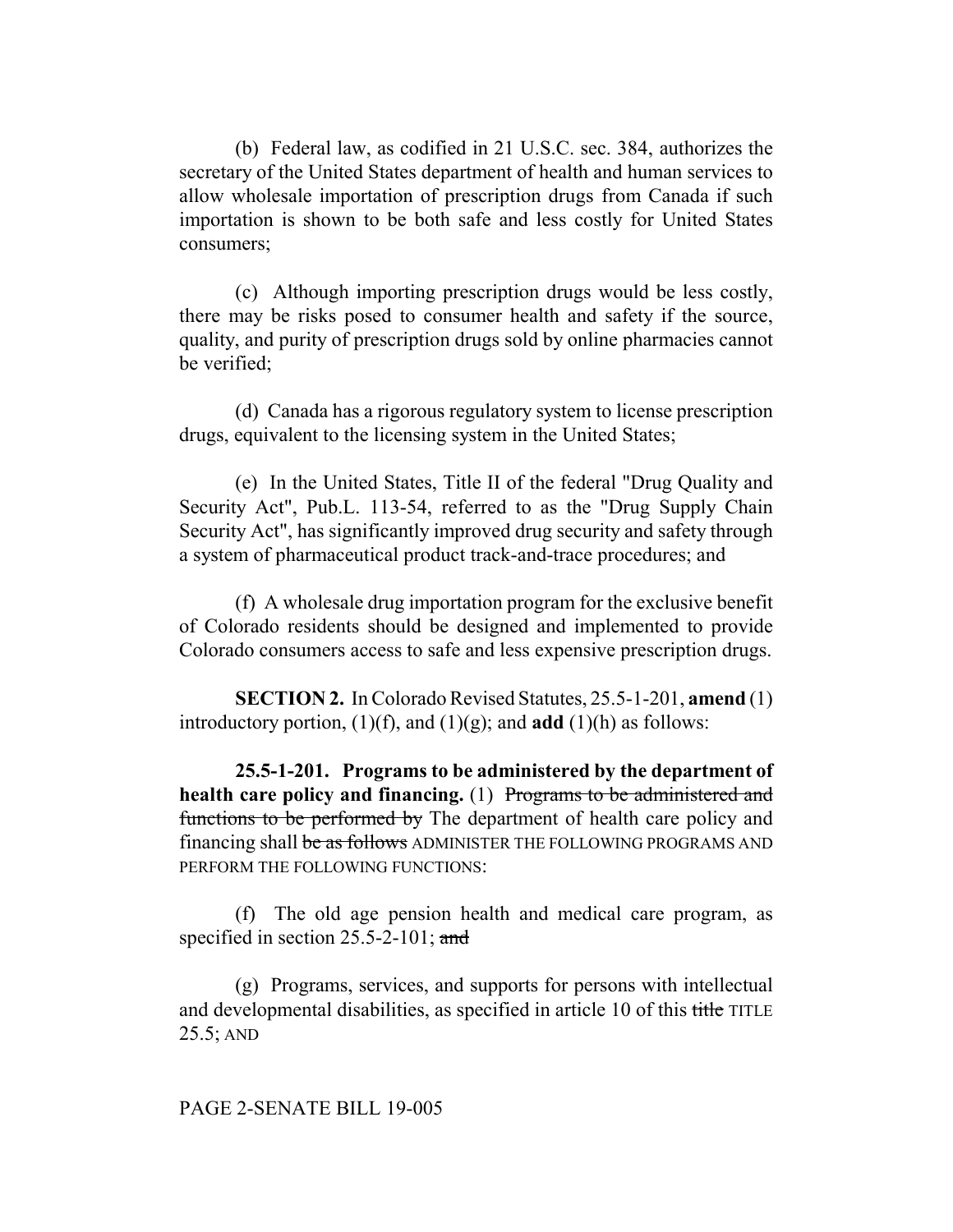(h) ANY PROGRAM CONCERNING THE WHOLESALE IMPORTATION OF PRESCRIPTION DRUGS PURSUANT TO PART 2 OF ARTICLE 2.5 OF THIS TITLE 25.5.

**SECTION 3.** In Colorado Revised Statutes, **add** part 2 to article 2.5 of title 25.5 as follows:

### PART 2

# CANADIAN PRESCRIPTION DRUG IMPORTATION PROGRAM

**25.5-2.5-201. Short title.** THE SHORT TITLE OF THIS PART 2 IS THE "DR.IRENE AGUILAR CANADIAN PRESCRIPTION DRUG IMPORTATION ACT".

**25.5-2.5-202. Definitions.** AS USED IN THIS PART 2, UNLESS THE CONTEXT OTHERWISE REQUIRES:

(1) "CANADIAN SUPPLIER" MEANS A MANUFACTURER, WHOLESALE DISTRIBUTOR, OR PHARMACY THAT IS APPROPRIATELY LICENSED OR PERMITTED UNDER CANADIAN FEDERAL AND PROVINCIAL LAWS AND REGULATIONS TO MANUFACTURE, DISTRIBUTE, OR DISPENSE PRESCRIPTION DRUGS.

(2) "ELIGIBLE IMPORTER" MEANS AN IMPORTER THAT IS DESCRIBED IN SECTION 25.5-2.5-204 (3).

(3) "FEDERAL ACT" MEANS THE FEDERAL "FOOD, DRUG, AND COSMETIC ACT", 21 U.S.C. SEC. 301 ET SEQ.

(4) "MEDICAID PHARMACY" MEANS A PHARMACY REGISTERED PURSUANT TO SECTION 12-42.5-117 THAT HAS A PROVIDER AGREEMENT IN EFFECT WITH THE STATE DEPARTMENT AND IS IN GOOD STANDING WITH THE STATE DEPARTMENT.

(5) "PHARMACIST" MEANS A PERSON WHO HOLDS AN ACTIVE AND UNENCUMBERED LICENSE TO PRACTICE PHARMACY PURSUANT TO SECTION 12-42.5-112.

(6) "PRESCRIPTION DRUG" HAS THE SAME MEANING SET FORTH IN SECTION 12-42.5-102 (34); EXCEPT THAT THE TERM INCLUDES ONLY DRUGS

#### PAGE 3-SENATE BILL 19-005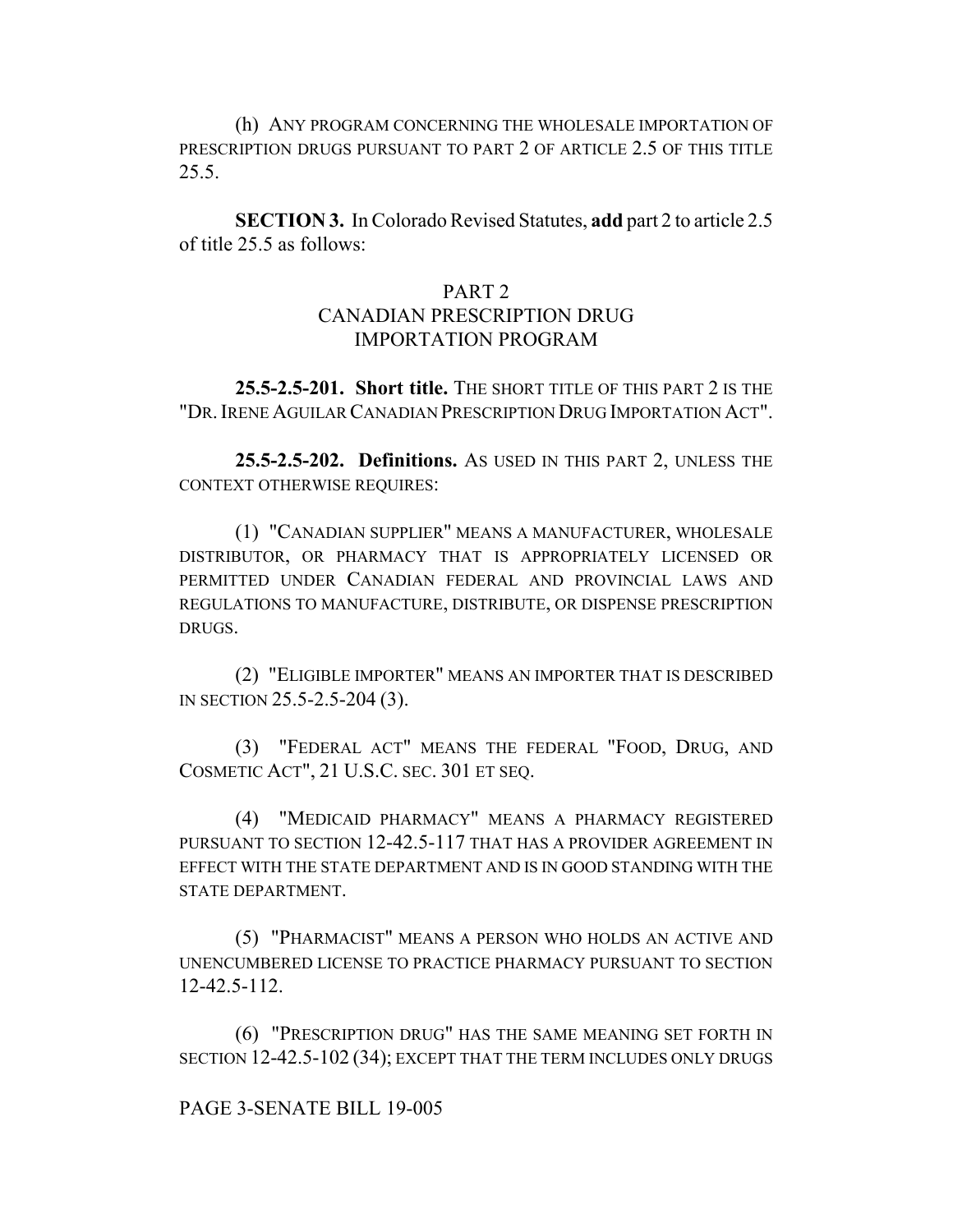THAT ARE INTENDED FOR HUMAN USE.

(7) "PROGRAM" MEANS THE CANADIAN PRESCRIPTION DRUG IMPORTATION PROGRAM CREATED IN SECTION 25.5-2.5-203.

(8) "VENDOR" MEANS A VENDOR WITH WHICH THE STATE DEPARTMENT CONTRACTS FOR THE PROVISION OF SERVICES UNDER THE PROGRAM PURSUANT TO SECTION 25.5-2.5-203 (1).

**25.5-2.5-203. Canadian prescription drug importation program - created - importation process - contract with vendor - vendor duties.** (1) THE CANADIAN PRESCRIPTION DRUG IMPORTATION PROGRAM IS CREATED IN THE STATE DEPARTMENT. UPON RECEIVING APPROVAL OF THE PROGRAM AS DESCRIBED IN SECTION 25.5-2.5-205 (1), THE STATE DEPARTMENT SHALL CONTRACT WITH ONE OR MORE VENDORS TO PROVIDE SERVICES UNDER THE PROGRAM. FOR THREE YEARS FOLLOWING THE EFFECTIVE DATE OF THIS PART 2, THE SELECTION OF ANY VENDOR PURSUANT TO THIS SUBSECTION (1) IS EXEMPT FROM THE REQUIREMENTS OF THE PROCUREMENT CODE, ARTICLES 101 TO 112 OF TITLE 24.

(2) (a) EACH VENDOR, IN CONSULTATION WITH THE STATE DEPARTMENT AND ANY OTHER VENDORS, SHALL ESTABLISH A WHOLESALE PRESCRIPTION DRUG IMPORTATION LIST THAT IDENTIFIES THE PRESCRIPTION DRUGS THAT HAVE THE HIGHEST POTENTIAL FOR COST SAVINGS TO THE STATE. IN DEVELOPING THE LIST, EACH VENDOR SHALL CONSIDER, AT A MINIMUM, WHICH PRESCRIPTION DRUGS WILL PROVIDE THE GREATEST COST SAVINGS TO THE STATE, INCLUDING PRESCRIPTION DRUGS FOR WHICH THERE ARE SHORTAGES, SPECIALTY PRESCRIPTION DRUGS, AND HIGH-VOLUME PRESCRIPTION DRUGS. EACH VENDOR SHALL REVISE THE LIST AT LEAST ANNUALLY AND AT THE DIRECTION OF THE STATE DEPARTMENT PURSUANT TO SUBSECTION (2)(b) OF THIS SECTION.

(b) THE STATE DEPARTMENT SHALL REVIEW THE WHOLESALE PRESCRIPTION DRUG IMPORTATION LIST AT LEAST EVERY THREE MONTHS TO ENSURE THAT IT CONTINUES TO MEET THE REQUIREMENTS OF THE PROGRAM. THE STATE DEPARTMENT MAY DIRECT A VENDOR TO REVISE THE LIST, AS NECESSARY.

(c) EACH VENDOR, IN CONSULTATION WITH THE STATE DEPARTMENT, SHALL IDENTIFY CANADIAN SUPPLIERS WHO ARE IN FULL COMPLIANCE WITH

## PAGE 4-SENATE BILL 19-005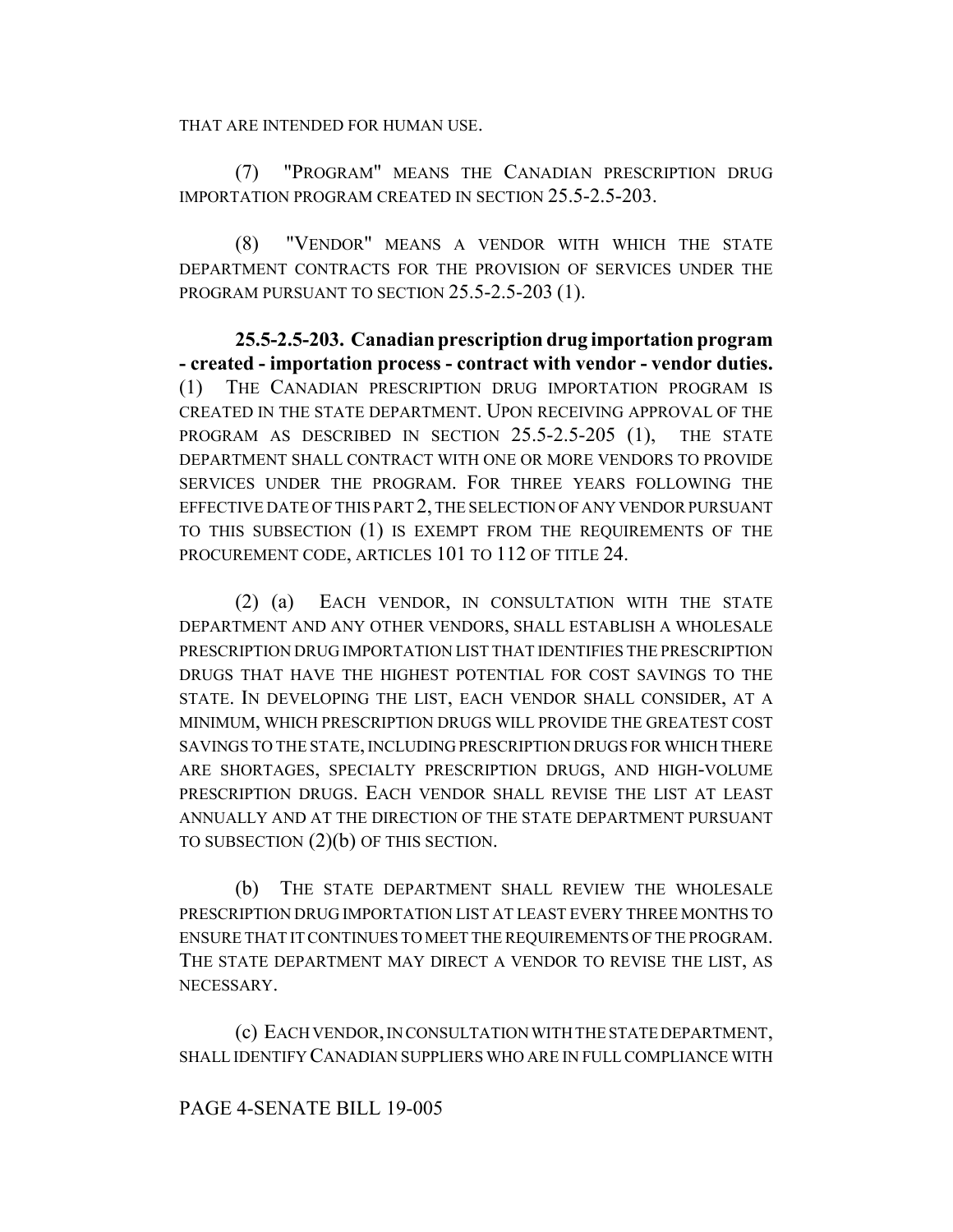RELEVANT CANADIAN FEDERAL AND PROVINCIAL LAWS AND REGULATIONS AND WHO HAVE AGREED TO EXPORT PRESCRIPTION DRUGS IDENTIFIED ON THE WHOLESALE PRESCRIPTION DRUG IMPORTATION LIST. EACH VENDOR SHALL VERIFY THAT SUCH CANADIAN SUPPLIERS MEET ALL OF THE REQUIREMENTS OF THE PROGRAM AND WILL EXPORT PRESCRIPTION DRUGS AT PRICES THAT WILL PROVIDE COST SAVINGS TO THE STATE. EACH VENDOR SHALL CONTRACT WITH SUCH ELIGIBLE CANADIAN SUPPLIERS, OR FACILITATE CONTRACTS BETWEEN ELIGIBLE IMPORTERS AND CANADIAN SUPPLIERS, TO IMPORT PRESCRIPTION DRUGS UNDER THE PROGRAM.

(d) EACH VENDOR SHALL ASSIST THE STATE DEPARTMENT IN DEVELOPING AND ADMINISTERING A DISTRIBUTION PROGRAM WITHIN THE PROGRAM.

(e) EACH VENDOR SHALL ASSIST THE STATE DEPARTMENT WITH THE ANNUAL REPORT DESCRIBED IN SECTION 25.5-2.5-206 AND PROVIDE ANY INFORMATION REQUESTED BY THE STATE DEPARTMENT FOR THE REPORT.

(f) EACH VENDOR SHALL ENSURE THE SAFETY AND QUALITY OF DRUGS IMPORTED UNDER THE PROGRAM, AS FOLLOWS:

(I) (A) FOR AN INITIAL IMPORTED SHIPMENT, ENSURE THAT EACH BATCH OF THE DRUG IN THE SHIPMENT IS STATISTICALLY SAMPLED AND TESTED FOR AUTHENTICITY AND DEGRADATION IN A MANNER CONSISTENT WITH THE FEDERAL ACT; AND

(B) FOR ANY SUBSEQUENT IMPORTED SHIPMENT, ENSURE THAT A STATISTICALLY VALID SAMPLE OF THE SHIPMENT IS TESTED FOR AUTHENTICITY AND DEGRADATION IN A MANNER CONSISTENT WITH THE FEDERAL ACT.

(II) CERTIFY THAT EACH DRUG:

(A) IS APPROVED FOR MARKETING IN THE UNITED STATES AND IS NOT ADULTERATED OR MISBRANDED; AND

(B) MEETS ALL OF THE LABELING REQUIREMENTS UNDER 21 U.S.C. SEC. 352.

(III) MAINTAIN QUALIFIED LABORATORY RECORDS, INCLUDING

#### PAGE 5-SENATE BILL 19-005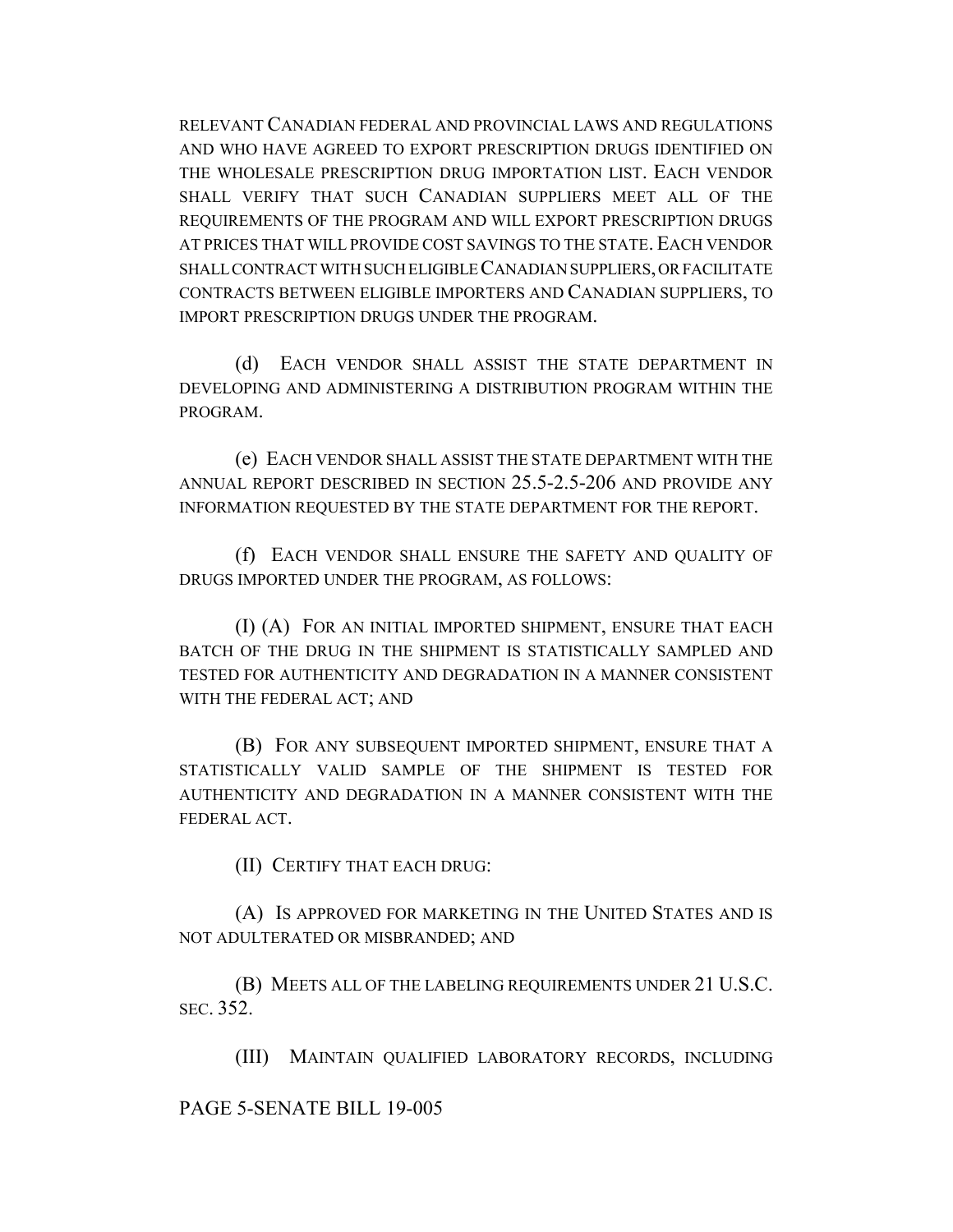COMPLETE DATA DERIVED FROM ALL TESTS NECESSARY TO ENSURE THAT THE DRUG IS IN COMPLIANCE WITH THE REQUIREMENTS OF THIS SECTION; AND

(IV) MAINTAIN DOCUMENTATION DEMONSTRATING THAT THE TESTING REQUIRED BY THIS SECTION WAS CONDUCTED AT A QUALIFIED LABORATORY IN ACCORDANCE WITH THE FEDERAL ACT AND ANY OTHER APPLICABLE FEDERAL AND STATE LAWS AND REGULATIONS GOVERNING LABORATORY QUALIFICATIONS.

(3) ALL TESTING REQUIRED BY THIS SECTION MUST BE CONDUCTED IN A QUALIFIED LABORATORY THAT MEETS THE STANDARDS UNDER THE FEDERAL ACT AND ANY OTHER APPLICABLE FEDERAL AND STATE LAWS AND REGULATIONS GOVERNING LABORATORY QUALIFICATIONS FOR DRUG TESTING.

(4) EACH VENDOR SHALL MAINTAIN A LIST OF ALL ELIGIBLE IMPORTERS THAT PARTICIPATE IN THE PROGRAM.

(5) EACH VENDOR SHALL ENSURE COMPLIANCE WITH TITLE II OF THE FEDERAL "DRUG QUALITY AND SECURITY ACT", PUB.L. 113-54, BY ALL CANADIAN SUPPLIERS, ELIGIBLE IMPORTERS, DISTRIBUTORS, AND OTHER PARTICIPANTS IN THE PROGRAM.

(6) EACH VENDOR SHALL PROVIDE AN ANNUAL FINANCIAL AUDIT OF ITS OPERATIONS TO THE STATE DEPARTMENT. EACH VENDOR SHALL ALSO PROVIDE QUARTERLY FINANCIAL REPORTS SPECIFIC TO THE PROGRAM AND SHALL INCLUDE INFORMATION CONCERNING THE PERFORMANCE OF ITS SUBCONTRACTORS AND VENDORS. THE STATE DEPARTMENT SHALL DETERMINE THE FORMAT AND CONTENTS OF THE REPORTS.

(7) EACH VENDOR SHALL SUBMIT EVIDENCE OF A SURETY BOND WITH ANY BID OR INITIAL CONTRACT NEGOTIATION DOCUMENTS AND SHALL MAINTAIN DOCUMENTATION OF EVIDENCE OF SUCH A BOND WITH THE STATE DEPARTMENT THROUGHOUT THE CONTRACT TERM. THE SURETY BOND MAY BE FROM THIS STATE OR ANY OTHER STATE IN THE UNITED STATES AND MUST BE IN AN AMOUNT OF AT LEAST TWENTY-FIVE THOUSAND DOLLARS. THE SURETY BOND OR COMPARABLE SECURITY ARRANGEMENT MUST INCLUDE THE STATE OF COLORADO AS A BENEFICIARY. IN LIEU OF THE SURETY BOND, A VENDOR MAY PROVIDE A COMPARABLE SECURITY AGREEMENT, SUCH AS AN IRREVOCABLE LETTER OF CREDIT OR A DEPOSIT

PAGE 6-SENATE BILL 19-005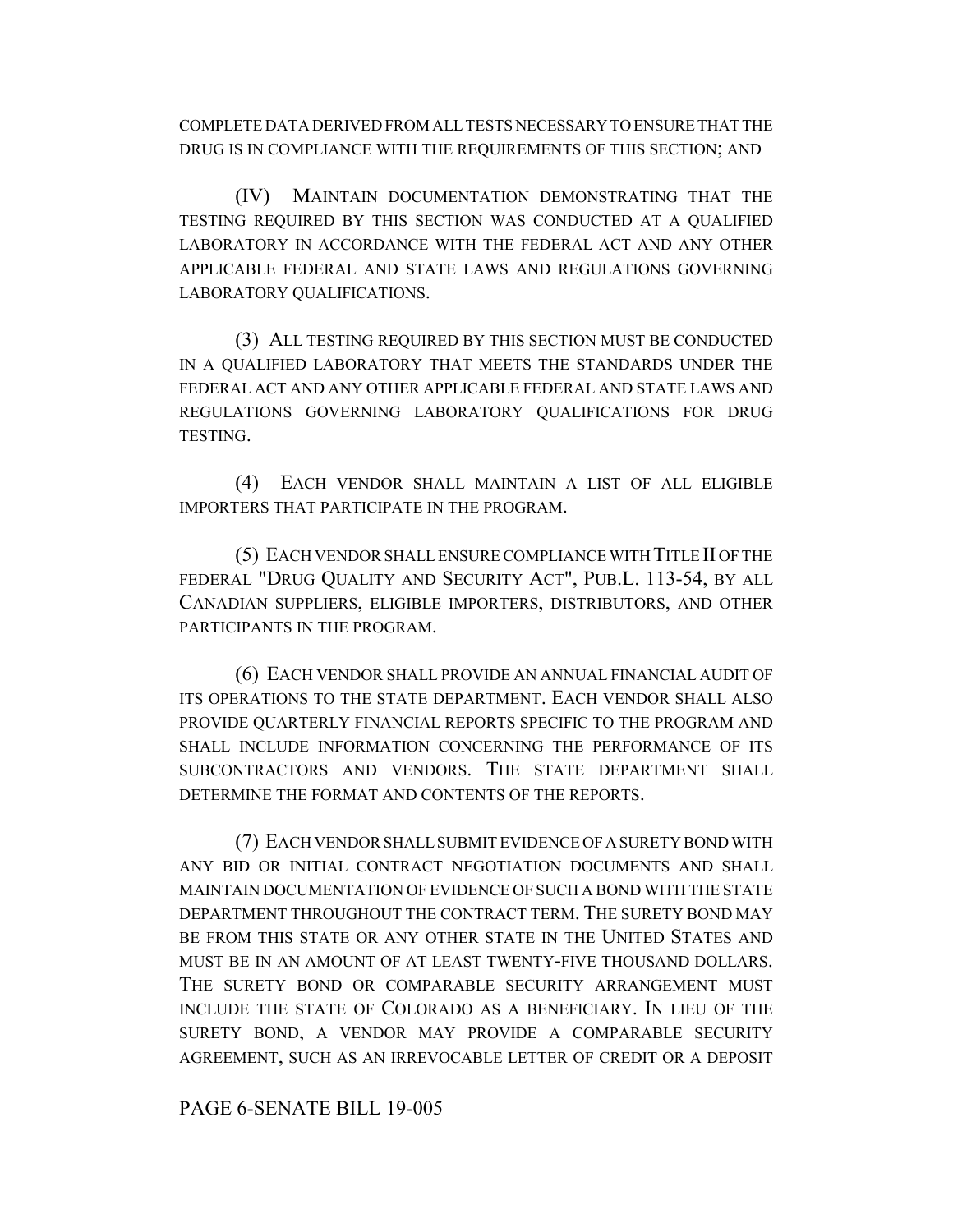INTO A TRUST ACCOUNT OR FINANCIAL INSTITUTION THAT INCLUDES THE STATE OF COLORADO AS A BENEFICIARY, PAYABLE TO THE STATE OF COLORADO. THE PURPOSES OF THE BOND OR OTHER SECURITY ARRANGEMENT ARE TO:

(a) ENSURE PARTICIPATION OF THE VENDOR IN ANY CIVIL OR CRIMINAL LEGAL ACTION BY THE STATE DEPARTMENT, ANY OTHER STATE AGENCY, OR PRIVATE INDIVIDUALS OR ENTITIES AGAINST THE VENDOR BECAUSE OF THE VENDOR'S FAILURE TO PERFORM UNDER THE CONTRACT, INCLUDING BUT NOT LIMITED TO CAUSES OF ACTIONS FOR PERSONAL INJURY, NEGLIGENCE, AND WRONGFUL DEATH;

(b) ENSURE PAYMENT BY THE VENDOR THROUGH THE USE OF A BOND OR OTHER COMPARABLE SECURITY ARRANGEMENT OF ANY LEGAL JUDGMENTS AND CLAIMS THAT ARE AWARDED TO THE STATE, OTHER ENTITIES ACTING ON BEHALF OF THE STATE, INDIVIDUALS, OR ORGANIZATIONS IF THE VENDOR IS ASSESSED A FINAL JUDGMENT OR OTHER MONETARY PENALTY IN A COURT OF LAW FOR A CIVIL OR CRIMINAL ACTION UNDER THE PROGRAM.THE BOND OR COMPARABLE SECURITY ARRANGEMENT MAY BE ACCESSED IF THE VENDOR FAILS TO PAY ANY JUDGMENT OR CLAIM WITHIN SIXTY DAYS AFTER FINAL JUDGMENT.

(c) ALLOW FOR CIVIL AND CRIMINAL LITIGATION CLAIMS TO BE MADE AGAINST THE BOND OR OTHER COMPARABLE SECURITY ARRANGEMENTS FOR UP TO ONE YEAR AFTER THE VENDOR'S CONTRACT UNDER THE PROGRAM HAS ENDED WITH THE STATE DEPARTMENT, THE VENDOR'S LICENSE IS NO LONGER VALID, OR THE PROGRAM HAS ENDED, WHICHEVER OCCURS LAST.

(8) EACH VENDOR SHALL MAINTAIN INFORMATION AND DOCUMENTATION SUBMITTED UNDER THIS SECTION FOR A PERIOD OF AT LEAST SEVEN YEARS.

(9) THE STATE DEPARTMENT MAY REQUIRE EACH VENDOR TO COLLECT ANY OTHER INFORMATION NECESSARY TO ENSURE THE PROTECTION OF THE PUBLIC HEALTH.

**25.5-2.5-204. Eligible prescription drugs - eligible Canadian suppliers - eligible importers - distribution requirements.** (1) AN ELIGIBLE IMPORTER MAY IMPORT A PRESCRIPTION DRUG FROM A CANADIAN SUPPLIER IF:

PAGE 7-SENATE BILL 19-005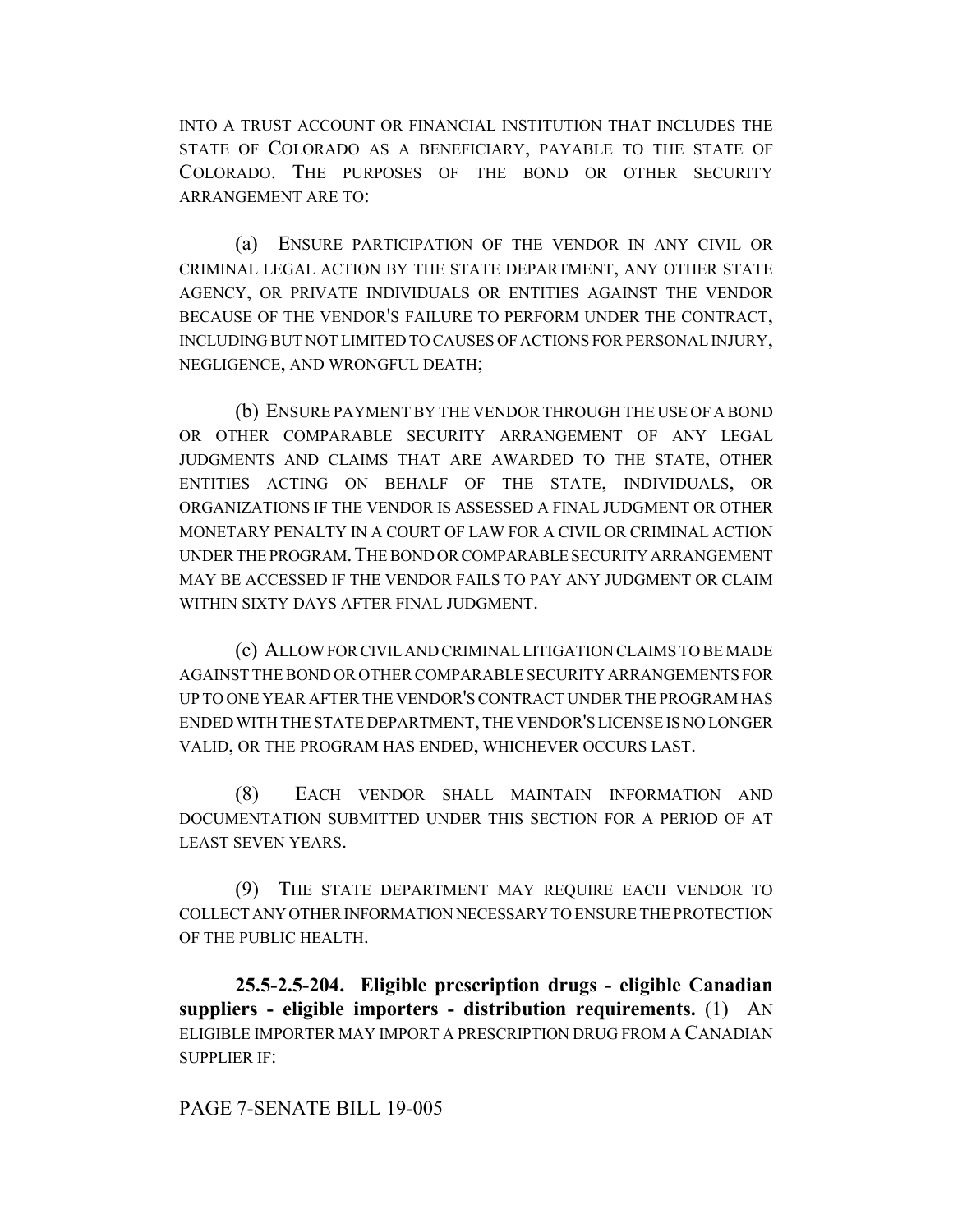(a) THE DRUG THAT IS TO BE IMPORTED MEETS THE FEDERAL FOOD AND DRUG ADMINISTRATION'S STANDARDS RELATED TO SAFETY, EFFECTIVENESS, MISBRANDING, AND ADULTERATION;

(b) IMPORTING THE DRUG WOULD NOT VIOLATE FEDERAL PATENT LAWS;

(c) IMPORTING THE DRUG IS EXPECTED TO GENERATE COST SAVINGS; AND

(d) THE DRUG IS NOT:

(I) A CONTROLLED SUBSTANCE AS DEFINED IN 21U.S.C. SEC.802(6);

(II) A BIOLOGICAL PRODUCT AS DEFINED IN 42 U.S.C. SEC. 262 (i);

(III) AN INFUSED DRUG;

(IV) AN INTRAVENOUSLY INJECTED DRUG;

(V) A DRUG THAT IS INHALED DURING SURGERY; OR

(VI) A DRUG THAT IS A PARENTERAL DRUG, THE IMPORTATION OF WHICH IS DETERMINED BY THE FEDERAL SECRETARY OF HEALTH AND HUMAN SERVICES TO POSE A THREAT TO PUBLIC HEALTH.

(2) A CANADIAN SUPPLIER MAY EXPORT PRESCRIPTION DRUGS INTO THE STATE UNDER THE PROGRAM IF THE SUPPLIER:

(a) IS IN FULL COMPLIANCE WITH RELEVANT CANADIAN FEDERAL AND PROVINCIAL LAWS AND REGULATIONS;

(b) IS IDENTIFIED BY THE VENDOR AS ELIGIBLE TO PARTICIPATE IN THE PROGRAM PURSUANT TO SECTION  $25.5$ - $2.5$ - $203$   $(2)(c)$ ; AND

(c) SUBMITS AN ATTESTATION THAT THE SUPPLIER HAS A REGISTERED AGENT IN THE UNITED STATES, WHICH ATTESTATION INCLUDES THE NAME AND UNITED STATES ADDRESS OF THE REGISTERED AGENT.

(3) THE FOLLOWING ENTITIES ARE ELIGIBLE IMPORTERS AND MAY

PAGE 8-SENATE BILL 19-005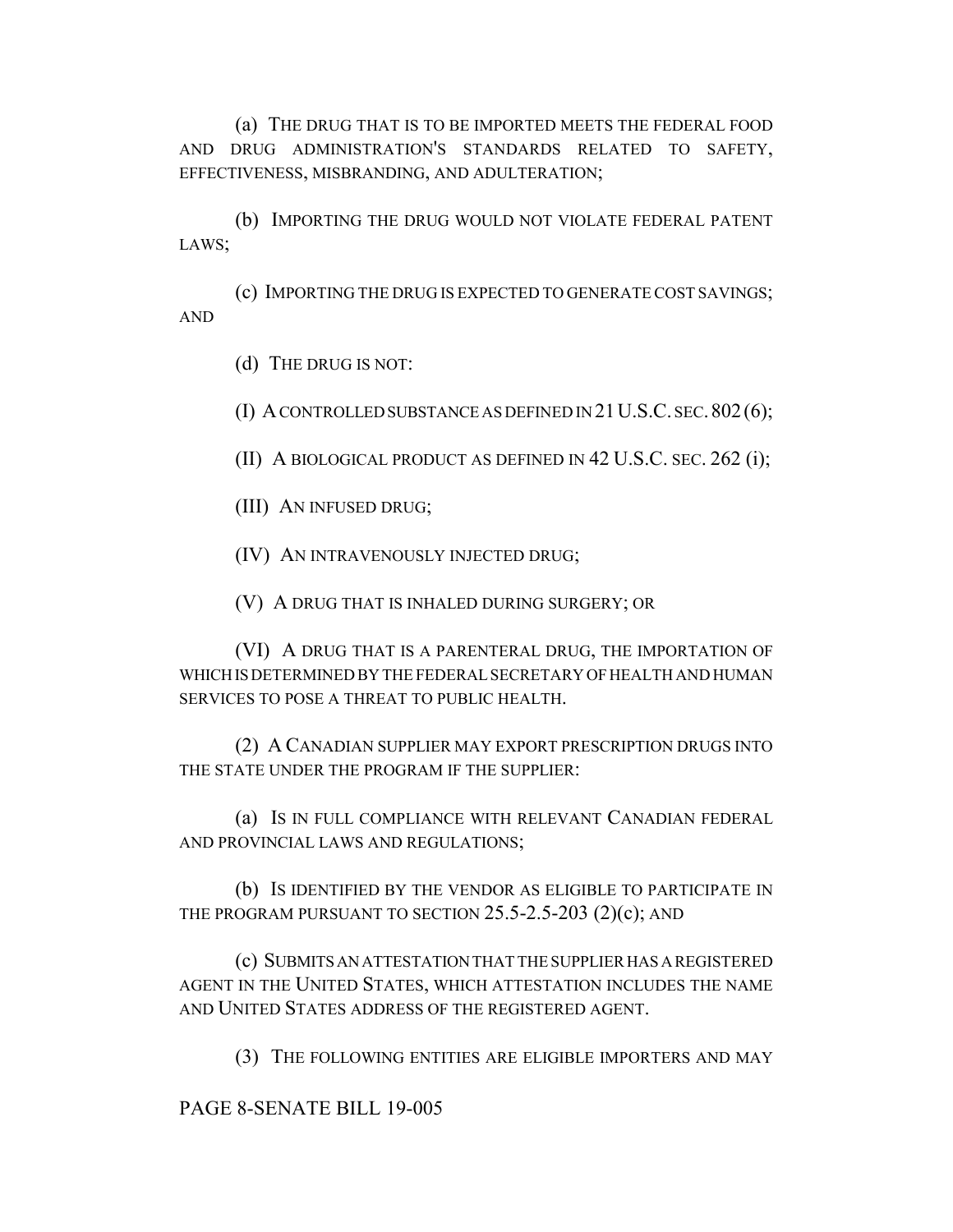OBTAIN IMPORTED PRESCRIPTION DRUGS:

(a) A PHARMACIST OR WHOLESALER EMPLOYED BY OR UNDER CONTRACT WITH A MEDICAID PHARMACY, FOR DISPENSING TO THE PHARMACY'S MEDICAID RECIPIENTS;

(b) A PHARMACIST OR WHOLESALER EMPLOYED BY OR UNDER CONTRACT WITH THE DEPARTMENT OF CORRECTIONS, FOR DISPENSING TO INMATES IN THE CUSTODY OF THE DEPARTMENT OF CORRECTIONS;

(c) COMMERCIAL PLANS, AS DEFINED BY RULES PROMULGATED BY THE STATE BOARD AND AS APPROVED BY THE FEDERAL GOVERNMENT; AND

(d) A LICENSED COLORADO PHARMACIST OR WHOLESALER APPROVED BY THE STATE DEPARTMENT.

(4) (a) THE STATE DEPARTMENT SHALL DESIGNATE AN OFFICE OR DIVISION THAT MUST BE A LICENSED PHARMACEUTICAL WHOLESALER OR THAT SHALL CONTRACT WITH A LICENSED PHARMACEUTICAL WHOLESALER LICENSED PURSUANT TO PART 3 OF ARTICLE 42.5 OF TITLE 12.

(b) THE OFFICE OR DIVISION DESIGNATED BY THE STATE DEPARTMENT PURSUANT TO SUBSECTION (4)(a) OF THIS SECTION SHALL:

(I) SET A MAXIMUM PROFIT MARGIN SO THAT A WHOLESALER, DISTRIBUTOR, PHARMACY, OR OTHER LICENSED PROVIDER PARTICIPATING IN THE PROGRAM MAINTAINS A PROFIT MARGIN THAT IS NO GREATER THAN THE PROFIT MARGIN THAT THE WHOLESALER, DISTRIBUTOR, PHARMACY, OR OTHER LICENSED PROVIDER WOULD HAVE EARNED ON THE EQUIVALENT NONIMPORTED DRUG;

(II) EXCLUDE GENERIC PRODUCTS IF THE IMPORTATION OF THE PRODUCTS WOULD VIOLATE UNITED STATES PATENT LAWS APPLICABLE TO UNITED STATES-BRANDED PRODUCTS;

(III) COMPLY WITH THE REQUIREMENTS OF 21U.S.C. SEC. 360eee TO 360eee-4 AS ENACTED IN TITLE II OF THE FEDERAL "DRUG QUALITY AND SECURITY ACT"; AND

(IV) DETERMINE A METHOD FOR COVERING THE ADMINISTRATIVE

## PAGE 9-SENATE BILL 19-005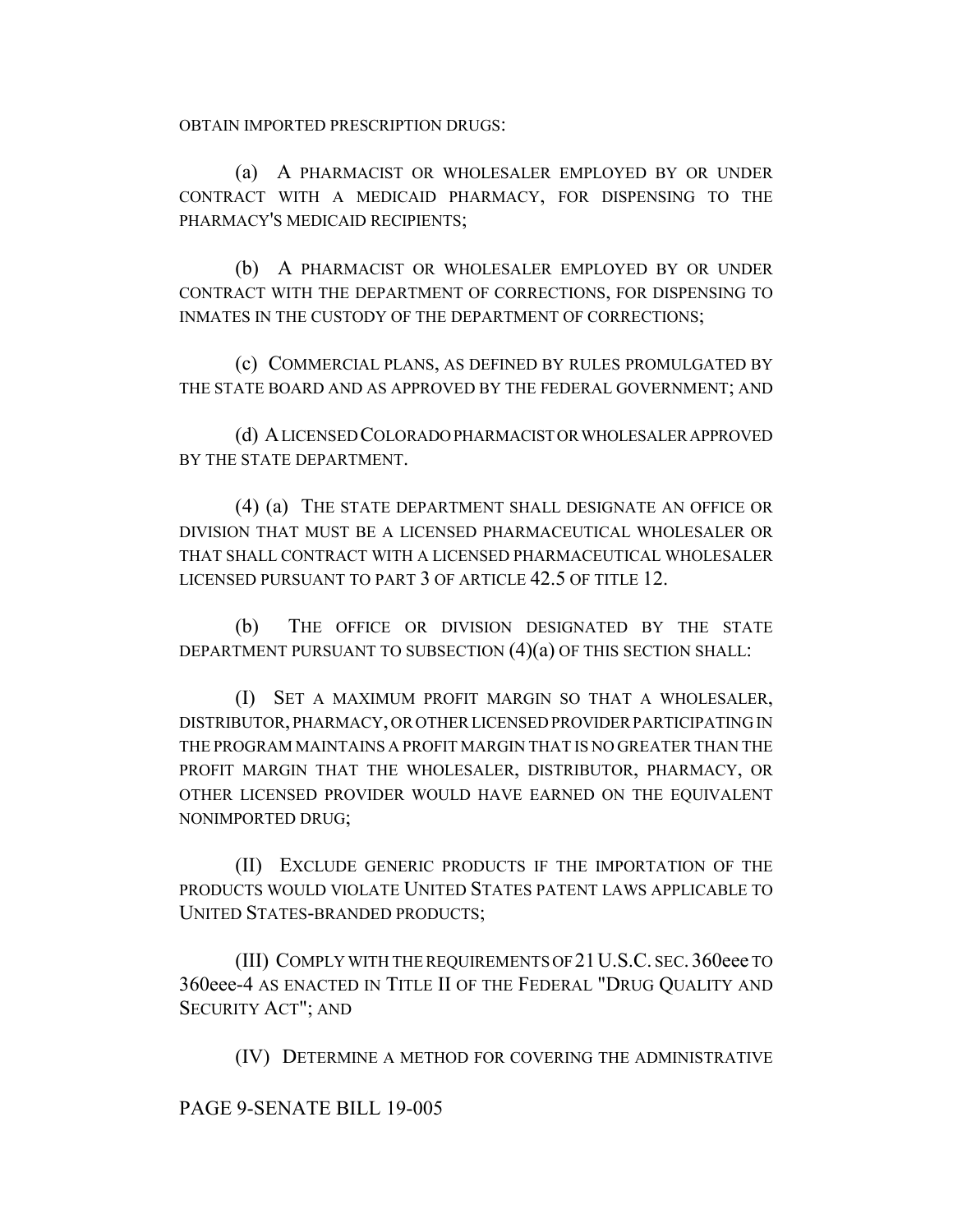COSTS OF THE PROGRAM, WHICH METHOD MAY INCLUDE A FEE IMPOSED ON EACH PRESCRIPTION PHARMACEUTICAL PRODUCT SOLD THROUGH THE PROGRAM OR ANY OTHER APPROPRIATE METHOD AS DETERMINED BY THE STATE DEPARTMENT, BUT THE STATE DEPARTMENT SHALL NOT REQUIRE A FEE IN AN AMOUNT THE STATE DEPARTMENT DETERMINES WOULD SIGNIFICANTLY REDUCE CONSUMER SAVINGS.

(5) CANADIAN SUPPLIERS AND ELIGIBLE IMPORTERS PARTICIPATING UNDER THE PROGRAM:

(a) SHALL COMPLY WITH THE TRACKING AND TRACING REQUIREMENTS OF 21 U.S.C. SEC. 360eee ET SEQ.; AND

(b) SHALL NOT DISTRIBUTE, DISPENSE, OR SELL PRESCRIPTION DRUGS IMPORTED UNDER THE PROGRAM OUTSIDE OF THE STATE.

(6) A PARTICIPATING ELIGIBLE IMPORTER SHALL SUBMIT TO THE VENDOR ALL OF FOLLOWING INFORMATION ABOUT EACH DRUG TO BE ACQUIRED BY THE IMPORTER UNDER THE PROGRAM:

(a) THE NAME AND QUANTITY OF THE ACTIVE INGREDIENT OF THE DRUG;

(b) A DESCRIPTION OF THE DOSAGE FORM OF THE DRUG;

(c) THE DATE ON WHICH THE DRUG IS RECEIVED;

(d) THE QUANTITY OF THE DRUG THAT IS RECEIVED;

(e) THE POINT OF ORIGIN AND DESTINATION OF THE DRUG; AND

(f) THE PRICE PAID BY THE IMPORTER FOR THE DRUG.

(7) A PARTICIPATING CANADIAN SUPPLIER SHALL SUBMIT TO THE VENDOR THE FOLLOWING INFORMATION ABOUT EACH DRUG TO BE SUPPLIED BY THE CANADIAN SUPPLIER UNDER THE PROGRAM:

(a) THE ORIGINAL SOURCE OF THE DRUG, INCLUDING:

(I) THE NAME OF THE MANUFACTURER OF THE DRUG;

## PAGE 10-SENATE BILL 19-005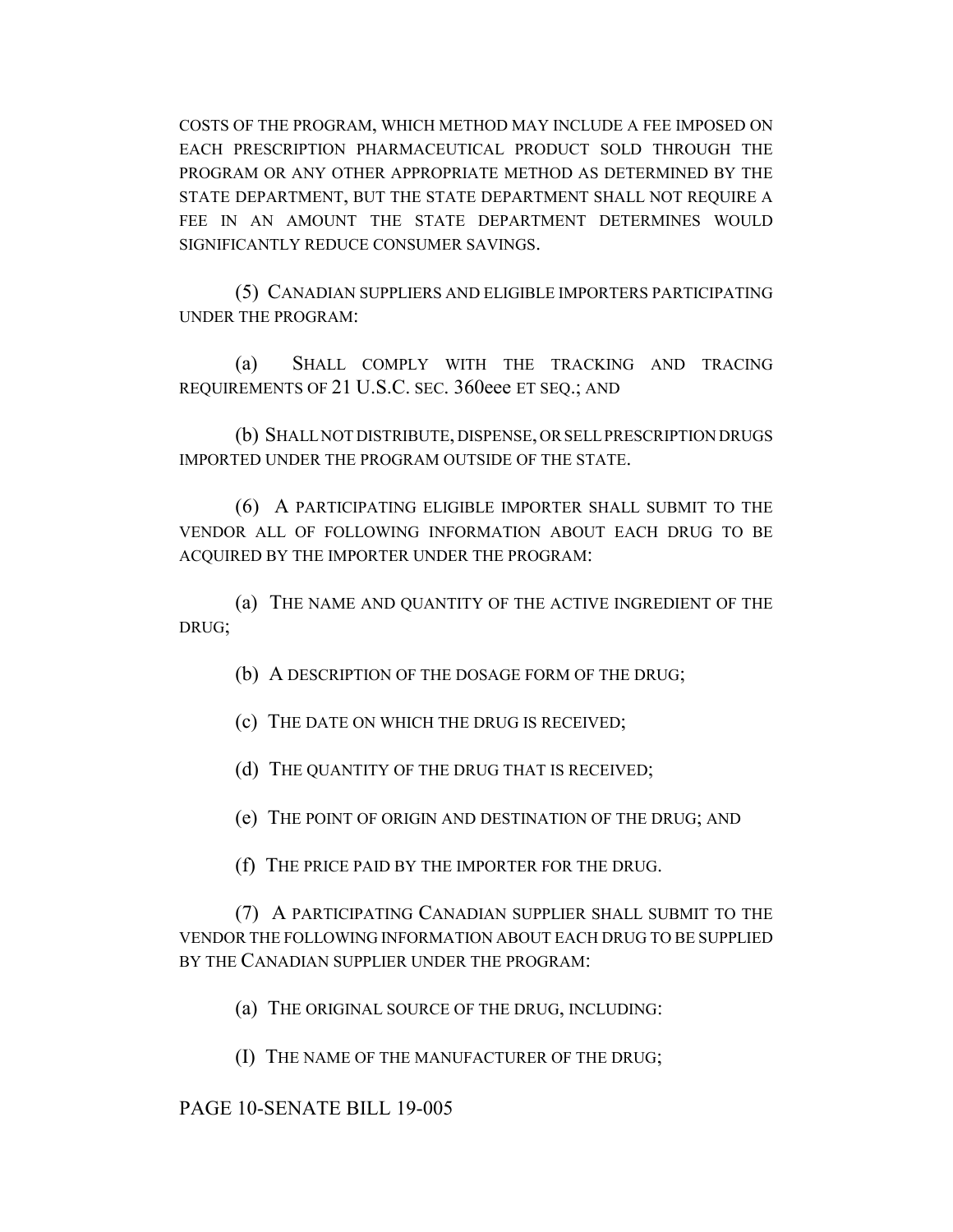(II) THE DATE ON WHICH THE DRUG WAS MANUFACTURED; AND

(III) THE COUNTRY, STATE OR PROVINCE, AND CITY WHERE THE DRUG WAS MANUFACTURED;

(b) THE DATE ON WHICH THE DRUG IS SHIPPED;

(c) THE QUANTITY OF THE DRUG THAT IS SHIPPED;

(d) THE QUANTITY OF EACH LOT OF THE DRUG ORIGINALLY RECEIVED AND THE SOURCE OF THE LOT; AND

(e) THE LOT OR CONTROL NUMBER AND THE BATCH NUMBER ASSIGNED TO THE DRUG BY THE MANUFACTURER.

(8) THE STATE DEPARTMENT SHALL IMMEDIATELY SUSPEND THE IMPORTATION OF A SPECIFIC DRUG OR THE IMPORTATION OF DRUGS BY A SPECIFIC ELIGIBLE IMPORTER IF IT DISCOVERS THAT ANY DRUG OR ACTIVITY IS IN VIOLATION OF THIS SECTION OR ANY FEDERAL OR STATE LAW OR REGULATION. THE STATE DEPARTMENT MAY REVOKE THE SUSPENSION IF, AFTER CONDUCTING AN INVESTIGATION, IT DETERMINES THAT THE PUBLIC IS ADEQUATELY PROTECTED FROM COUNTERFEIT OR UNSAFE DRUGS BEING IMPORTED INTO THIS STATE.

**25.5-2.5-205. Federal approval.** (1) ON OR BEFORE SEPTEMBER 1, 2020, THE STATE DEPARTMENT SHALL SUBMIT A REQUEST TO THE UNITED STATES SECRETARY OF HEALTH AND HUMAN SERVICES FOR APPROVAL OF THE PROGRAM UNDER 21 U.S.C. SEC. 384. THE STATE DEPARTMENT SHALL BEGIN OPERATING THE PROGRAM NOT LATER THAN SIX MONTHS AFTER RECEIVING SUCH APPROVAL. THE REQUEST MUST, AT A MINIMUM:

(a) DESCRIBE THE STATE DEPARTMENT'S PLAN FOR OPERATING THE PROGRAM;

(b) DEMONSTRATE HOW THE PRESCRIPTION DRUGS IMPORTED INTO THE STATE UNDER THE PROGRAM WILL MEET THE APPLICABLE FEDERAL AND STATE STANDARDS FOR SAFETY, EFFECTIVENESS, MISBRANDING, AND ADULTERATION;

(c) INCLUDE A LIST OF PRESCRIPTION DRUGS THAT HAVE THE HIGHEST

PAGE 11-SENATE BILL 19-005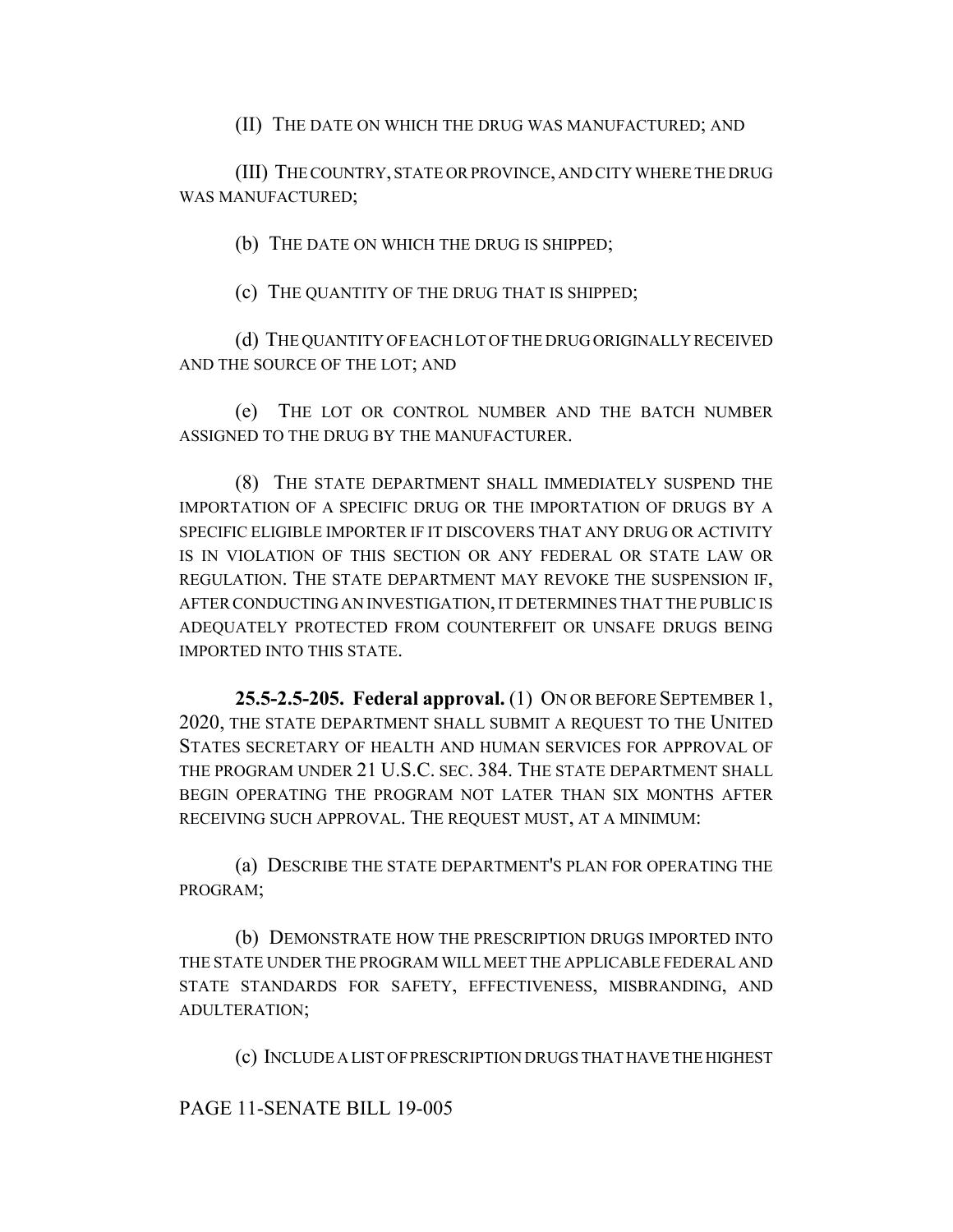POTENTIAL FOR COST SAVINGS TO THE STATE THROUGH IMPORTATION AT THE TIME THAT THE REQUEST IS SUBMITTED;

(d) ESTIMATE THE TOTAL COST SAVINGS ATTRIBUTABLE TO THE PROGRAM; AND

(e) INCLUDE A LIST OF POTENTIAL CANADIAN SUPPLIERS FROM WHICH THE STATE WOULD IMPORT PRESCRIPTION DRUGS AND DEMONSTRATE THAT THE SUPPLIERS ARE IN FULL COMPLIANCE WITH RELEVANT CANADIAN FEDERAL AND PROVINCIAL LAWS AND REGULATIONS.

(2) NOTWITHSTANDING ANY PROVISION OF THIS PART 2 TO THE CONTRARY, THE STATE DEPARTMENT MAY EXPEND MONEY FOR THE PURPOSE OF REQUESTING APPROVAL OF THE PROGRAM AS DESCRIBED IN SUBSECTION (1) OF THIS SECTION BUT THE STATE DEPARTMENT SHALL NOT SPEND ANY OTHER MONEY TO IMPLEMENT THE PROGRAM UNTIL THE STATE DEPARTMENT RECEIVES APPROVAL OF THE PROGRAM AS DESCRIBED IN SAID SUBSECTION (1).

(3) UPON RECEIPT OF FEDERAL APPROVAL OF THE PROGRAM, THE STATE DEPARTMENT SHALL NOTIFY THE PRESIDENT OF THE SENATE AND THE SPEAKER OF THE HOUSE OF REPRESENTATIVES, AS WELL AS THE HEALTH AND HUMAN SERVICES COMMITTEE OF THE SENATE AND THE HEALTH AND INSURANCE COMMITTEE OF THE HOUSE OF REPRESENTATIVES, OR ANY SUCCESSOR COMMITTEES. AFTER APPROVAL IS RECEIVED AND BEFORE THE START OF THE NEXT REGULAR SESSION OF THE GENERAL ASSEMBLY IN WHICH THE PROPOSAL COULD BE FUNDED, THE STATE DEPARTMENT SHALL SUBMIT TO ALL PARTIES SPECIFIED IN THIS SUBSECTION (3) A PROPOSAL FOR PROGRAM IMPLEMENTATION AND PROGRAM FUNDING.

**25.5-2.5-206. Reports.** (1) NOTWITHSTANDING SECTION 24-1-136 (11)(a)(I), ON OR BEFORE DECEMBER 1,2021, AND ON OR BEFORE DECEMBER 1 EACH YEAR THEREAFTER, THE STATE DEPARTMENT SHALL SUBMIT A REPORT TO THE GOVERNOR, THE PRESIDENT OF THE SENATE, AND THE SPEAKER OF THE HOUSE OF REPRESENTATIVES CONCERNING THE OPERATION OF THE PROGRAM DURING THE PREVIOUS FISCAL YEAR. THE REPORT MUST INCLUDE, AT A MINIMUM:

(a) A LIST OF THE PRESCRIPTION DRUGS THAT WERE IMPORTED UNDER THE PROGRAM;

### PAGE 12-SENATE BILL 19-005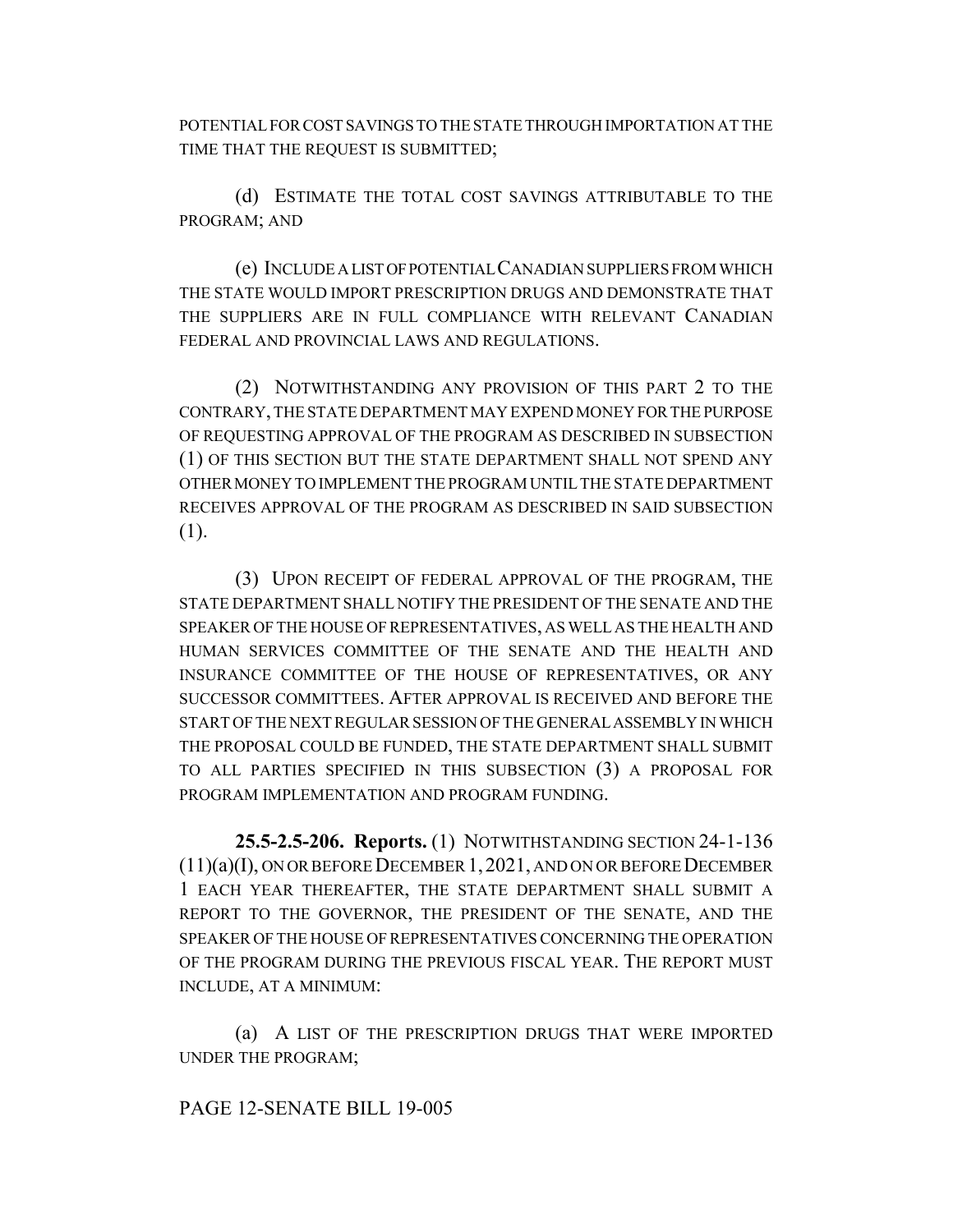(b) THE NUMBER OF PARTICIPATING CANADIAN SUPPLIERS AND ELIGIBLE IMPORTERS;

(c) THE NUMBER OF PRESCRIPTIONS DISPENSED THROUGH THE PROGRAM;

(d) THE ESTIMATED COST SAVINGS DURING THE PREVIOUS FISCAL YEAR AND TO DATE;

(e) A DESCRIPTION OF THE METHODOLOGY USED TO DETERMINE WHICH PRESCRIPTION DRUGS SHOULD BE INCLUDED ON THE WHOLESALE PRESCRIPTION DRUG IMPORTATION LIST ESTABLISHED PURSUANT TO SECTION  $25.5 - 2.5 - 203$  (2)(a); AND

(f) DOCUMENTATION DEMONSTRATING HOW THE PROGRAM ENSURES THAT:

(I) THE VENDOR VERIFIES THAT CANADIAN SUPPLIERS PARTICIPATING IN THE PROGRAM ARE IN FULL COMPLIANCE WITH RELEVANT CANADIAN FEDERAL AND PROVINCIAL LAWS AND REGULATIONS;

(II) PRESCRIPTION DRUGS IMPORTED UNDER THE PROGRAM ARE NOT SHIPPED, SOLD, OR DISPENSED OUTSIDE OF THE STATE ONCE IN THE POSSESSION OF THE ELIGIBLE IMPORTER;

(III) PRESCRIPTION DRUGS IMPORTED UNDER THE PROGRAM ARE PURE, UNADULTERATED, POTENT, AND SAFE;

(IV) THE PROGRAM DOES NOT PUT CONSUMERS AT A HIGHER HEALTH AND SAFETY RISK THAN IF THE PROGRAM DID NOT EXIST; AND

(V) THE PROGRAM PROVIDES COST SAVINGS TO THE STATE ON IMPORTED PRESCRIPTION DRUGS.

**25.5-2.5-207. Importation program authorized - rules.** (1) UPON APPROVAL BY THE SECRETARY, IN ACCORDANCE WITH SECTION 25.5-2.5-206, THE STATE DEPARTMENT SHALL ADMINISTER AN IMPORTATION PROGRAM.

(2) THE STATE DEPARTMENT SHALL APPROVE A METHOD OF FINANCING THE ADMINISTRATIVE COSTS OF THE IMPORTATION PROGRAM,

### PAGE 13-SENATE BILL 19-005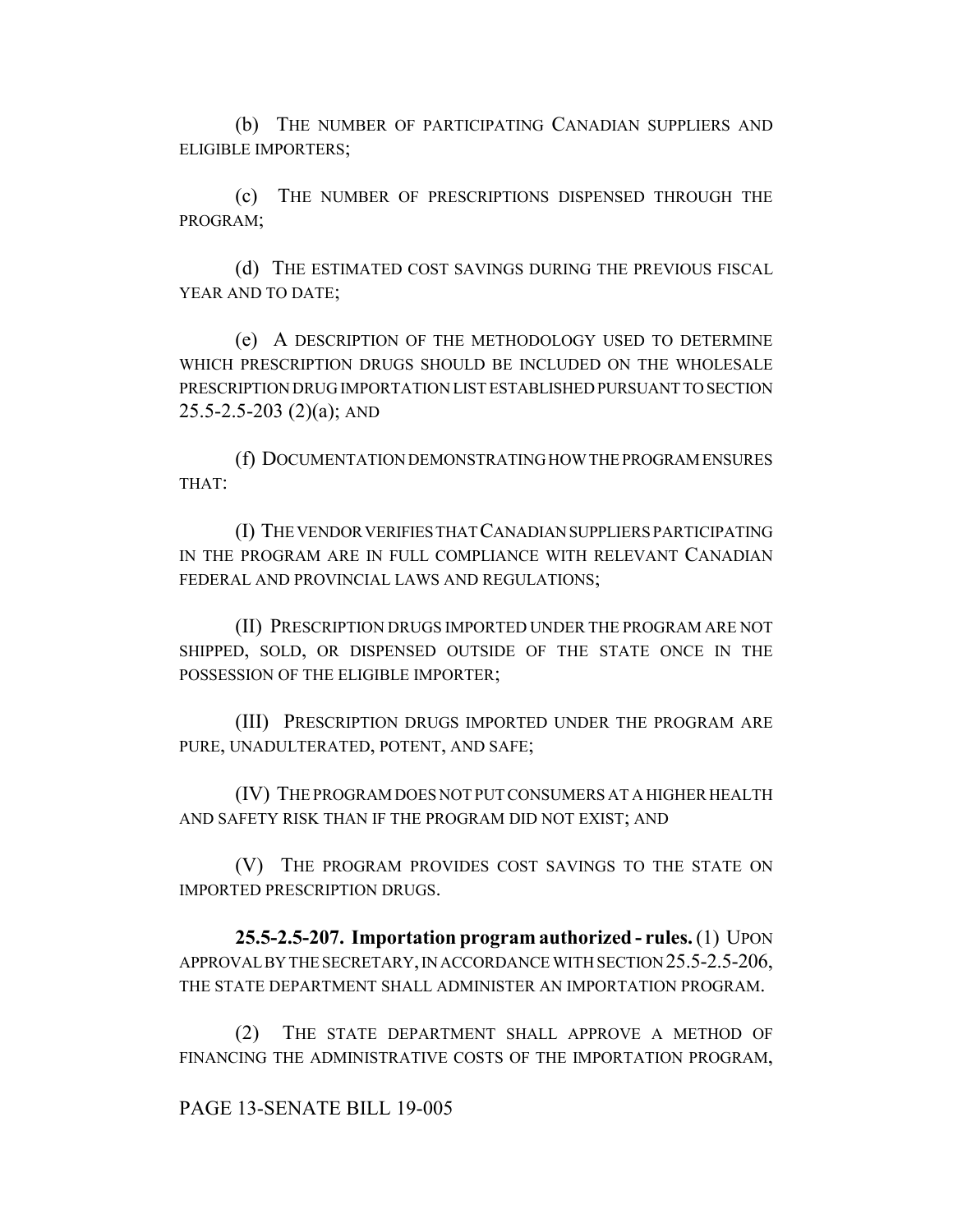WHICH METHOD MAY INCLUDE IMPOSING A FEE ON EACH PRESCRIPTION PHARMACEUTICAL PRODUCT SOLD THROUGH THE IMPORTATION PROGRAM OR ANY OTHER APPROPRIATE METHOD DETERMINED BY THE STATE DEPARTMENT TO FINANCE ADMINISTRATIVE COSTS. THE STATE DEPARTMENT SHALL NOT REQUIRE A FEE IN AN AMOUNT THAT THE STATE DEPARTMENT DETERMINES WOULD SIGNIFICANTLY REDUCE CONSUMER SAVINGS.

(3) THE EXECUTIVE DIRECTOR SHALL PROMULGATE RULES, IN ACCORDANCE WITH ARTICLE 4 OF TITLE 24 AND SECTION 25.5-1-108, AS NECESSARY FOR THE ADMINISTRATION OF THIS PART 2.

**SECTION 4.** In Colorado Revised Statutes, **amend** 25.5-2.5-101 as follows:

**25.5-2.5-101. Short title.** THE SHORT TITLE OF this article shall be known and may be cited as PART 1 IS the "Colorado Cares Rx Act".

**SECTION 5. Appropriation - adjustments to 2019 long bill.** (1) For the 2019-20 state fiscal year, \$1,041,802 is appropriated to the department of health care policy and financing. This appropriation is from the general fund. To implement this act, the department may use this appropriation as follows:

(a) \$469,293 for use by the executive director's office for personal services, which amount is based on an assumption that the department will require an additional 4.1 FTE;

(b) \$27,790 for use by the executive director's office for operating expenses;

(c) \$134,719 for legal services; and

(d) \$410,000 for general professional services and special projects.

(2) For the 2019-20 state fiscal year, \$134,719 is appropriated to the department of law. This appropriation is from reappropriated funds received from the department of health care policy and financing under subsection (1)(c) of this section and is based on an assumption that the department of law will require an additional 0.7 FTE. To implement this act, the department of law may use this appropriation to provide legal services for

PAGE 14-SENATE BILL 19-005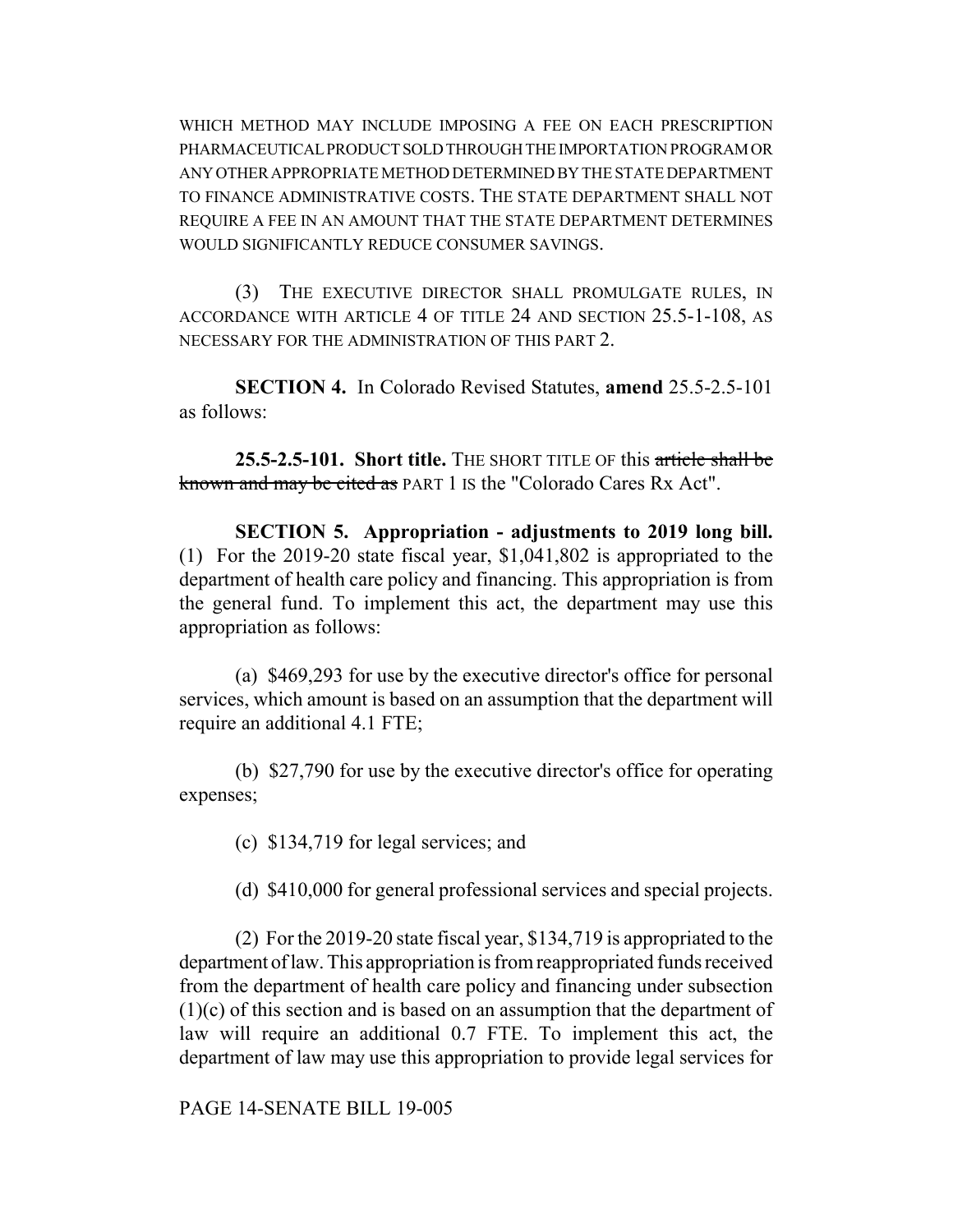the department of health care policy and financing.

(3) The appropriation in subsection  $(1)(a)$  of this section is based on the assumption that the anticipated amount of federal funds received for the 2019-20 state fiscal year by the department of health care policy and financing for personal services will decrease by \$70,000.

**SECTION 6. Act subject to petition - effective date.** This act takes effect at 12:01 a.m. on the day following the expiration of the ninety-day period after final adjournment of the general assembly (August 2, 2019, if adjournment sine die is on May 3, 2019); except that, if a referendum petition is filed pursuant to section 1 (3) of article V of the state constitution against this act or an item, section, or part of this act within such period, then the act, item, section, or part will not take effect unless